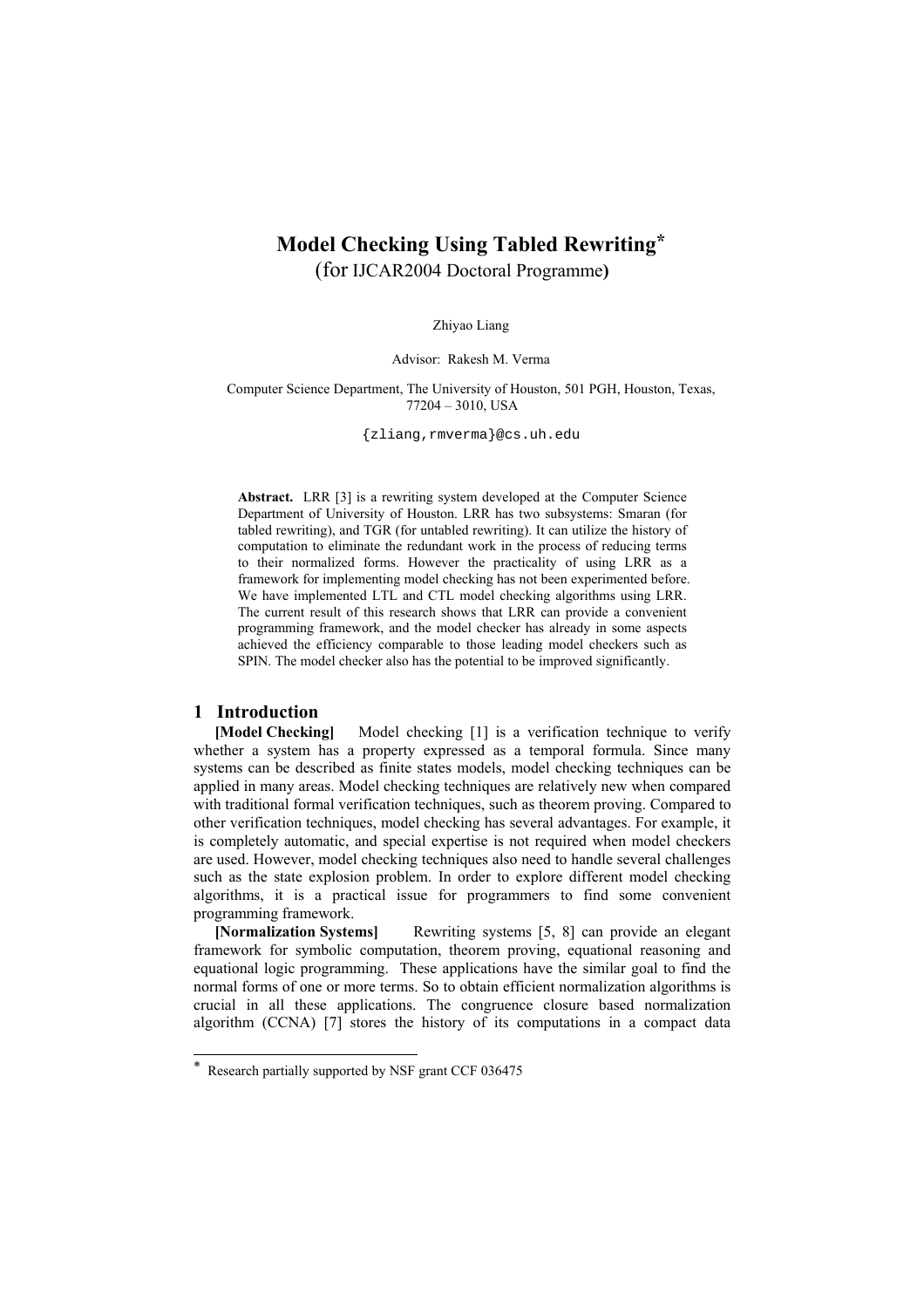structure to eliminate repeating computations, and thus can do the normalization quickly. CCNA is implemented in LRR [3]

**[Implementing Model Checking Using Rewriting]** Since any computation can be implemented as normalization, and tabled normalization systems can reduce redundant computations, we think Model Checking algorithms can be implemented efficiently on normalization systems that have tabling.

 Currently we are not aware of other works that use term rewriting and CCNA to implement model checking. Very recently we discovered that Maude [6] has implemented Büchi Automata based model checking using rewriting. Also we have noticed the work of [2] that uses the XSB interpreter and Prolog. The work of [2] uses different techniques of tabled resolution, as apposed to the CCNA tabling technique used in LRR.

It is interesting to implement model checking algorithms using LRR. To attack the state explosion problem of model checking, it is crucial to find out the redundant and repeated computation tasks. It is possible that the amount of repeated computation will be abundant in some model checking computation, since the same state will be visited repeatedly when the model checker is verifying some temporal logic formula. Therefore, we expect that by using the CCNA based normalization system, and letting it find out the repeated computation automatically, efficient and convenient model checkers can be built.

### **2 LRR**

LRR [3] is a normalization system and its basic idea is the congruence closure based normalization algorithm. It has been developed at the Computer Science Department of University of Houston for several years, and has experienced considerable progress, and it is still evolving. LRR has different heuristics. Smaran is the normalization subsystem of LRR that use the full power of computation history, while TGR is the normalization subsystem without using the computation history.

Terms that need to be normalized can be given as expressions in prefix form. A programmer needs to specify the variables, constants, functions, and rewriting rules to the system. Currently, LRR has a modularized programming interface. A group of rules, variables, and functions can be defined together in a module file. A module file can export functions and variables that can be used by other modules. A module file can also import other modules. Every rule has LHS and RHS separated by  $\Rightarrow$ . LHS must be a functional term.

For example, the following is the module file that defines the rules to compute fibonacci numbers.

```
module fib 
   rem (the comments) compute fibonacci numbers ; 
  import ;
   export fib; 
   var x ; 
  func fib(1), f(2);
   rule 
    fib(x) => f(x|, 1), x) ;
    f(true, x) => +(fib(-(x,1)),fib(-(x,2)));
    f(false,x) \Rightarrow 1;
end module fib
```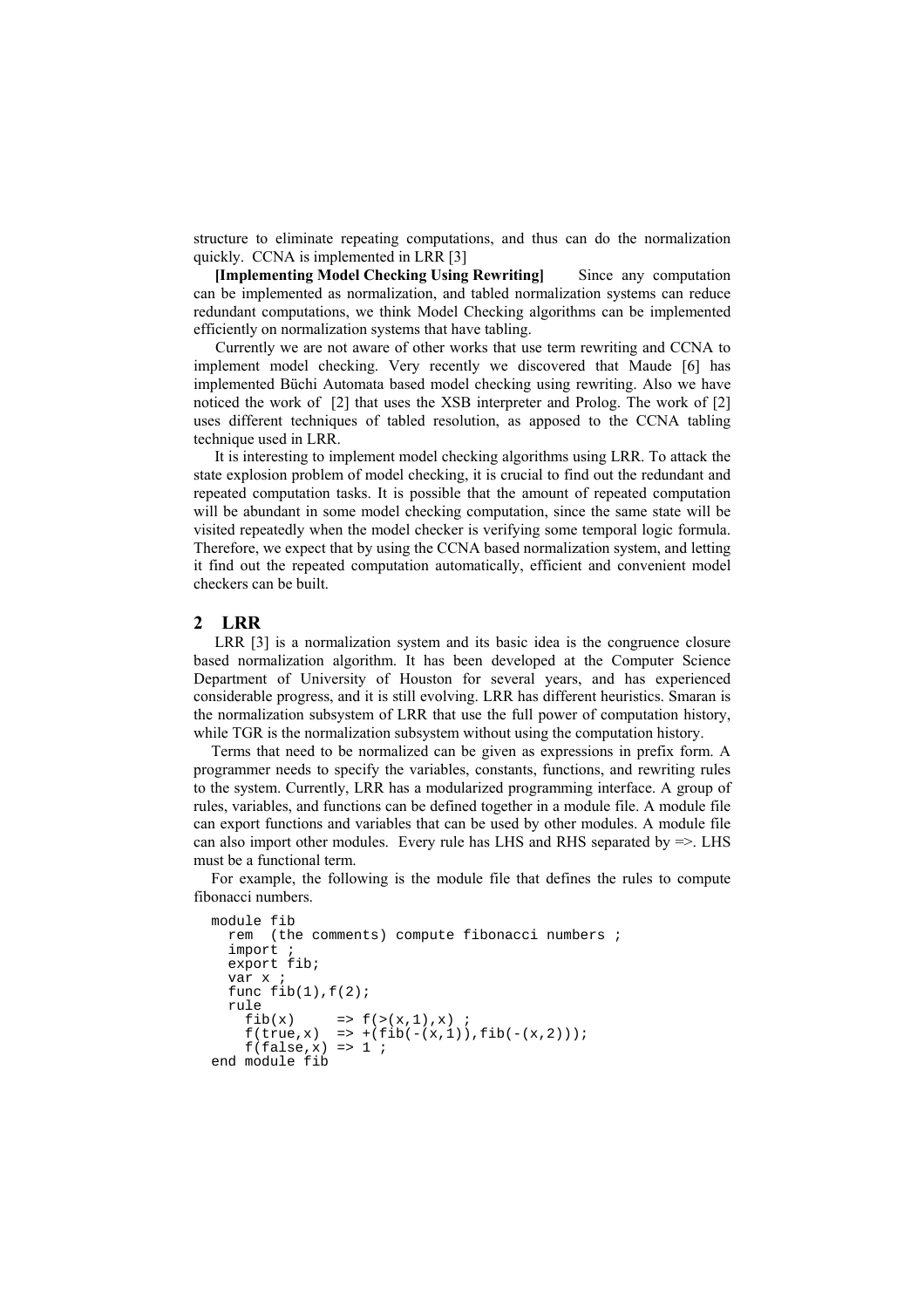The following is a sample term file.

fib(100)  $fib(25)$ 

There are no type checking issues in LRR. LRR has its own strategies to handle the computation history automatically. Given a term to be normalized, a signature will be computed for it. The signatures of all equivalent terms will be grouped together. LRR will quickly find whether there is some equivalent term already computed in the history, and will avoid any possible repeated computation. Once the simple module interface is understood, programmers can implement algorithms quickly without worrying about language issues.

## **3 Model Checker**

The model is interpreted as a state graph. The states and edges are specified in a module file, model.m. The current model checker has implemented the model checking algorithms with bottom-up style. Its goal is to find all of the states in the model that can satisfy the given temporal logic formula.

**[CTL Model Checker]** The implemented CTL module checker is based on the fixed-points algorithms [1]. The code is very compact, about 50 lines, and runs very efficiently. The computation of a fixed point will start with an empty set of states or the full set of states, and the set will change along with the steps of the computation. When the set can not change any more, it is the set of states that can satisfy the CTL formula. The complexity of the CTL checking algorithm chosen from the book  $[1]$  is  $O(|f|(|S| + |R|))$ , where  $|f|$  is the length of the formula,  $|S|$  is the number of states, and  $|R|$  is the size of the transition relation.

**[LTL Model Checker]** The LTL model checker is implemented using the tableau based algorithms [1]. Given a model and a LTL formula, the algorithm will first construct a corresponding graph, called the atom graph. Then the LTL model checking task is reduced to finding all the states that have a corresponding path to a self-fulfilling strongly connected component (SCC) in the atom graph. A selffulfilling SCC mean that, if a U formula, like *f* U *g*, appears in an atom in the SCC, there must exist an atom in the SCC, such that *g* appears in that atom.

The implemented SCC algorithm chosen from book [1] is based on the traditional depth-first-search algorithm. The LTL model checking algorithm has the complexity of  $O(|S| + |R|) 2^{O(|f|)}$ , which is obviously more time consuming than the CTL model checker.

**[CTL\* Model Checker]** The temporal formulas that need to be verified can be expressed as CTL\* formulas. CTL\* has more expressive power than CTL and LTL. CTL\* formulas include LTL and CTL formulas. Given a temporal formula, the model checker will automatically identify its category, and the LTL model checker or the CTL model checker will be called accordingly. The task to check a long CTL\* formula can be divided into checking its sub-formulas. Eventually all CTL\* model checking tasks will be handled by the LTL model checker or the CTL model checker. The CTL\* model checker works correctly in all experiments.

So far the implemented model checking algorithms are in the preliminary stage, and do not include the more advanced techniques such as partial order reduction,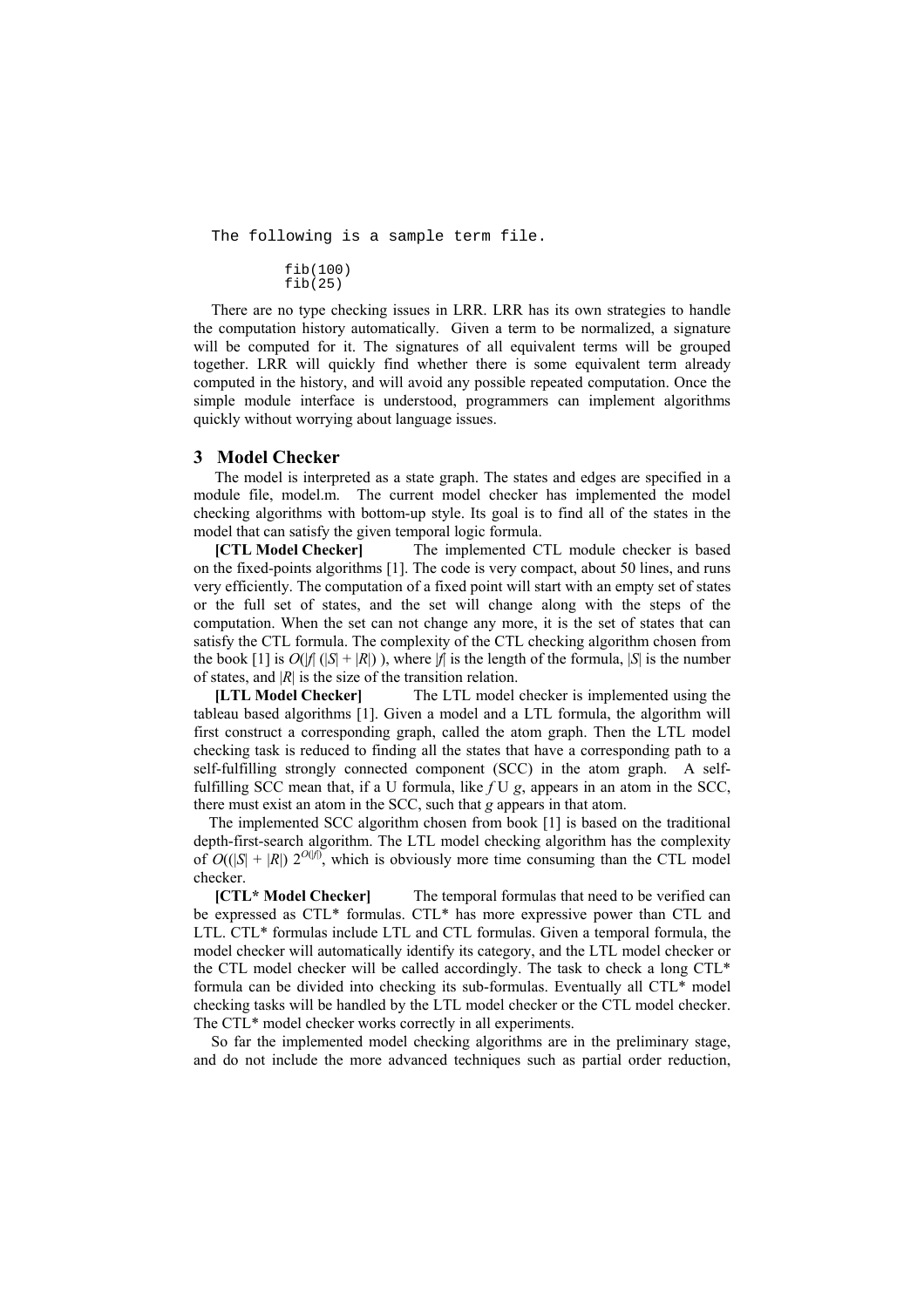symbolic representation, Büchi Automata, and on-the-fly LTL model checking. These techniques are implemented in SPIN. We attribute the reasonable performance of our model checker in some of the experiments comparing to SPIN to the power of LRR.

**[The Automatic Model File Generator]** In order to do model checking for large models, it is necessary to generate the model files automatically, since it becomes impractical to do it manually. For example, as one of our experiments has showed, given two simple concurrent processes for the mutual exclusion problem, there are 8 states in the model. But with three such processes, the number of states quickly grows to 32.

A C program was written to generate model files automatically. The user only need to specify the code of the processes, then the corresponding model file will be generated by the C program. By doing this, the process description code expressed in other languages, such as Promela that is the protocol specification language used in SPIN, can be easily translated into the model files of this model checker.

#### **4 Performances**

We have compared the performances of our current model checker with the famous model checker SPIN version 4.1.2 [4]. When the temporal formula can be expressed using CTL formulas, the performance of our model checker is very close to SPIN. The following chart shows the running time of SPIN 4.1.2 and TGR (the rewriting system without using computation history) and Smaran. The experiment is to check four different CTL\* formulas (the first three are expressible in both CTL and LTL, but the last one can only be expressed in LTL) with a small model of 8 states (two parallel process), and a bigger model with 32 states (three parallel processes, the model is automatically generated by the automatic model file generator), for the mutual exclusion problem. The experiment was performed on a desktop using Redhat Linux 9.0, with Pentium4 2.4GHZ CPU and 512MB memory. In Tables 1, 2, timings are in seconds.

| SPIN4.1.2               | TGR         |              | Smaran      |              |
|-------------------------|-------------|--------------|-------------|--------------|
| Real time               | Normalizing | of<br>Number | Normalizing | of<br>Number |
|                         | time        | reductions   | time        | reductions   |
| Formula $1 \quad 0.005$ | 0.000       | 1378         | 0.010       | 402          |
| Formula $2 \quad 0.006$ | 0.340       | 37250        | 0.010       | 2620         |
| Formula $3$ 0.006       | 0.180       | 14785        | 0.000       | 3316         |
| Formula 4<br>0.006      | 1430.470    | 396578       | 273.410     | 136444       |

**Table 1.** Performances of SPIN and TGR and Smaran with a model of 8 states

| Table 2, Performances of SPIN, TGR, and Smaran with a model of 32 states |  |
|--------------------------------------------------------------------------|--|
|--------------------------------------------------------------------------|--|

| SPIN4.1.2      | TGR             |              | Smaran      |              |
|----------------|-----------------|--------------|-------------|--------------|
| Real time      | Normalizing     | of<br>Number | Normalizing | of<br>Number |
|                | time            | reductions   | time        | reductions   |
| Formula 10.006 | 0.030           | 6998         | 0.000       | 1019         |
| Formula2 0.006 | 120.300         | 1342537      | 0.210       | 24464        |
| Formula3 0.006 | 53.810          | 1504170      | 0.008       | 31560        |
| Formula4 0.051 | limit<br>System | >1906070     | 3626.36     | 1247044      |
|                | reached         |              |             |              |